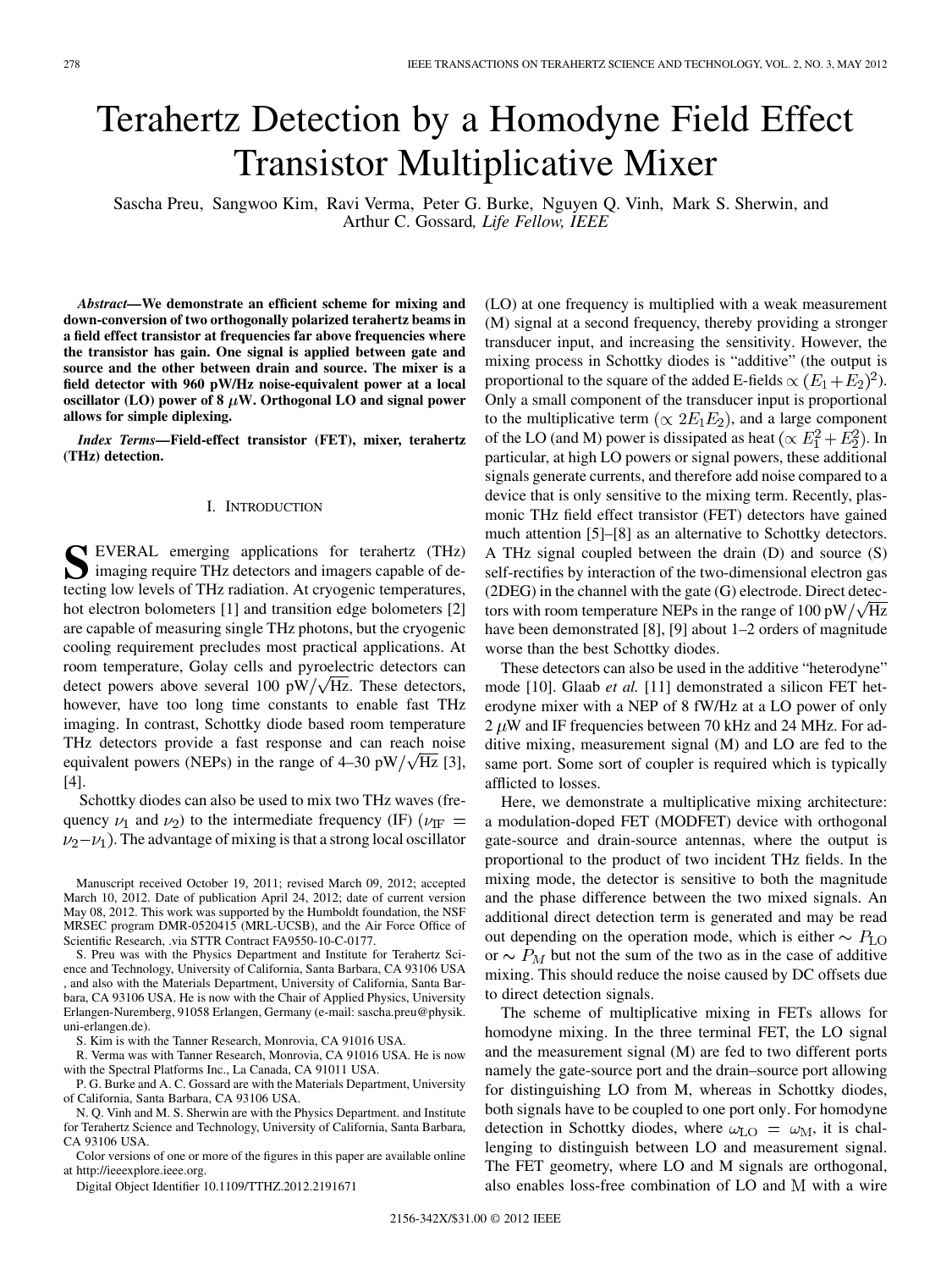grid polarizer. Furthermore, coupling of LO and signal to the FET can be optimized separately and independently, including antenna- and RF layout. We briefly review the theory of the mixing process which is elaborated in detail in [12]. Then we show experimental results on homodyne detection of two orthogonally polarized THz beams and compare the results to direct detection.

## II. THEORY

The rectification in FET transistors originates from simultaneous modulation of the carrier velocity  $v(U_{\text{THz}})$  and the carrier concentration,  $n^{(2D)}(U_{\text{THz}})$  by the AC THz bias,  $U_{\text{THz}}(t)$  =  $U_{\text{THz},0} \cos(\omega t)$ . The AC modulation of the current generates a DC component as  $I \propto v(U_{\text{THz}}) \cdot n^{(2D)}(U_{\text{THz}}) \propto U_{\text{THz}}^2(t)$ . The term  $U_{\text{THz}}^2(t)$  provides a DC component of  $U_{\text{THz},0}^2/2$  [5], [12].

The room-temperature transistor detector used in this paper, is operated at a THz frequency,  $\nu_{\text{THz}}$ , which is much smaller than the inverse momentum relaxation time of the carriers in the semiconductor,  $\tau$ , such that  $\omega \tau \ll 1$ . The THz fields in the gate region decay quickly, the plasmons are overdamped. No resonance occurs. The detector is thus operated in the nonresonant regime. In this limit, a THz bias coupled between the gate and source,  $U_q^{\text{THz}}$  and/or between the drain and source, creates a DC detector bias of [12]

$$
U_r = \eta \left[ \frac{U_g^{\text{THz}} U_{\text{DS}}^{\text{THz}} \cos \varphi}{2 \left( U_g^{\text{DC}} - U_{\text{DS}}^{\text{DC}} \right)} - \frac{\left( U_{\text{DS}}^{\text{THz}} \right)^2}{4 \left( U_g^{\text{DC}} - U_{\text{DS}}^{\text{DC}} \right)} \right] \tag{1}
$$

with  $U_q^{DC} = U_{GS} - U_{thr}$  the DC bias at the gate below threshold,  $U_{DS}^{DC}$  the DC drain-source bias, and  $\varphi$  the phase between the DS and GS THz signals. The efficiency,  $\eta$ , includes losses at parasitic impedances, such as the access resistance. The second term in the brackets of (1) describes the direct detection. A single THz signal applied between the drain and source generates a DC response of the transistor, . Coupling two THz signals between drain and source,  $U_{DS}^{THz}(t) = U_{DS}^{THz}(\omega_1 t) + U_{DS}^{THz}(\omega_2 t)$ , results in additive mixing by this term [10]. The first term in the brackets of (1), however, provides a multiplicative mixing response. The detection signal is proportional to the product of the gate-source AC voltage,  $U_q^{\text{THz}}$ , and drain-source AC voltage,  $U_{DS}^{\text{THz}}$ . It is sensitive to the relative phase,  $\varphi$ , between  $U_q^{\text{THz}}$  and  $U_{\text{DS}}^{\text{THz}}$ . Note that (1) does not contain terms  $\propto (U_a^{\text{THz}})^2$ . No detection signal is expected from a single THz signal applied between the gate and source. This reduces heating and noise as compared to additive mixing where a term  $\propto (U_a^{\text{THz}})^2$  is inevitable. However, we discussed in [12] that crosstalk within the device may lead to coupling of a GS signal to the channel under appropriate conditions, thus also providing a direct detection signal  $\propto (U_q^{\text{THz}})^2$ . By appropriate design and DC biasing of the transistor, the cross talk can be eliminated.

If two (ideal) antennas with radiation resistance  $R_A$  are used to couple free space THz power to the FET, the response becomes

$$
U_r = \eta \frac{2\sqrt{R_A^{GS} P_{\text{THz}}^{GS}} \cdot \sqrt{R_A^{DS} P_{\text{THz}}^{DS}} \cos \varphi - R_A^{DS} P_{\text{THz}}^{DS}}{2\left(U_g^{\text{DC}} - U_{\text{DS}}^{\text{DC}}\right)}.
$$
 (2)



Fig. 1. (a) Micrograph of the sample layout. Two orthogonal bow-tie antennas are coupled to the device. Only the central part is shown. (b) Schematic of the experimental setup. The signal in arm1 couples to the DS antenna, the signal in arm2 couples to the GS antenna.

The direct detection term is proportional to the THz power, whereas the mixing term is proportional the product of DS and GS THz fields, since  $E^i \propto \sqrt{P_{\text{THz}}^i}$ .

## III. EXPERIMENTAL RESULTS

In order to couple THz radiation independently between the gate–source and drain-source, we designed a structure with two orthogonal dipole-like antennas as illustrated in Fig. 1(a) and Fig. 2(c). The (Al)GaAs n-type depletion-mode MODFET layout is almost symmetric concerning the source and drain contacts and the gate position. This reduces nonlinear effects, such as asymmetries of the  $I-V$  characteristics, or any undesired rectification processes, such as Schottky-effects by imperfect source or drain contacts as these effects cancel due to symmetry. The antenna that is coupled to source and drain responds to horizontal polarization, the antenna coupled to gate and source responds to vertical polarization. The upper arm of the gate-source antenna is shorted with one arm of the source-drain antenna which we arbitrarily define as the source side [c.f. Fig. 1(a)]. The other arm is connected to the gate.

The antenna-device system was simulated with the commercial finite element method electromagnetic simulation software COMSOL multiphysics. Fig. 2(a) shows the simulated power coupling performance compared to the measured device responsivity versus frequency. The experimental antenna resonance appears at 0.36 THz, close to the theoretically determined value of 0.325 THz. The radiation resistance at the resonance frequency of 0.325 THz was determined to 540  $\Omega$  [see Fig. 2(b)]. The cross talk (mututal coupling), i.e. the power of a signal with vertical polarization that couples to the antenna with horizontal alignment is shown in green in Fig. 2(a). A cross talk isolation of 20 dB is found at the theoretical resonance frequency.

Most measurements were performed between 0.308 and 0.42 THz, matched to the resonance frequency of the device. The gate is about 1  $\mu$ m long and about 5.5  $\mu$ m wide. Due to these large dimensions, any rectification caused by the gate Schottky contact should be negligible. The remotely-doped channel is 57 nm below the gate. In order to reduce the crosstalk of the two signals within the device, a small reverse bias is required. At the optimum bias (around  $-0.65$  V), no detector response is obtained for a GS signal when no DS signal is present, in agreement with (2). The transistor threshold bias is  $U_{\rm thr} \approx -1.25$  V. The source and drain contacts behave ohmically but show a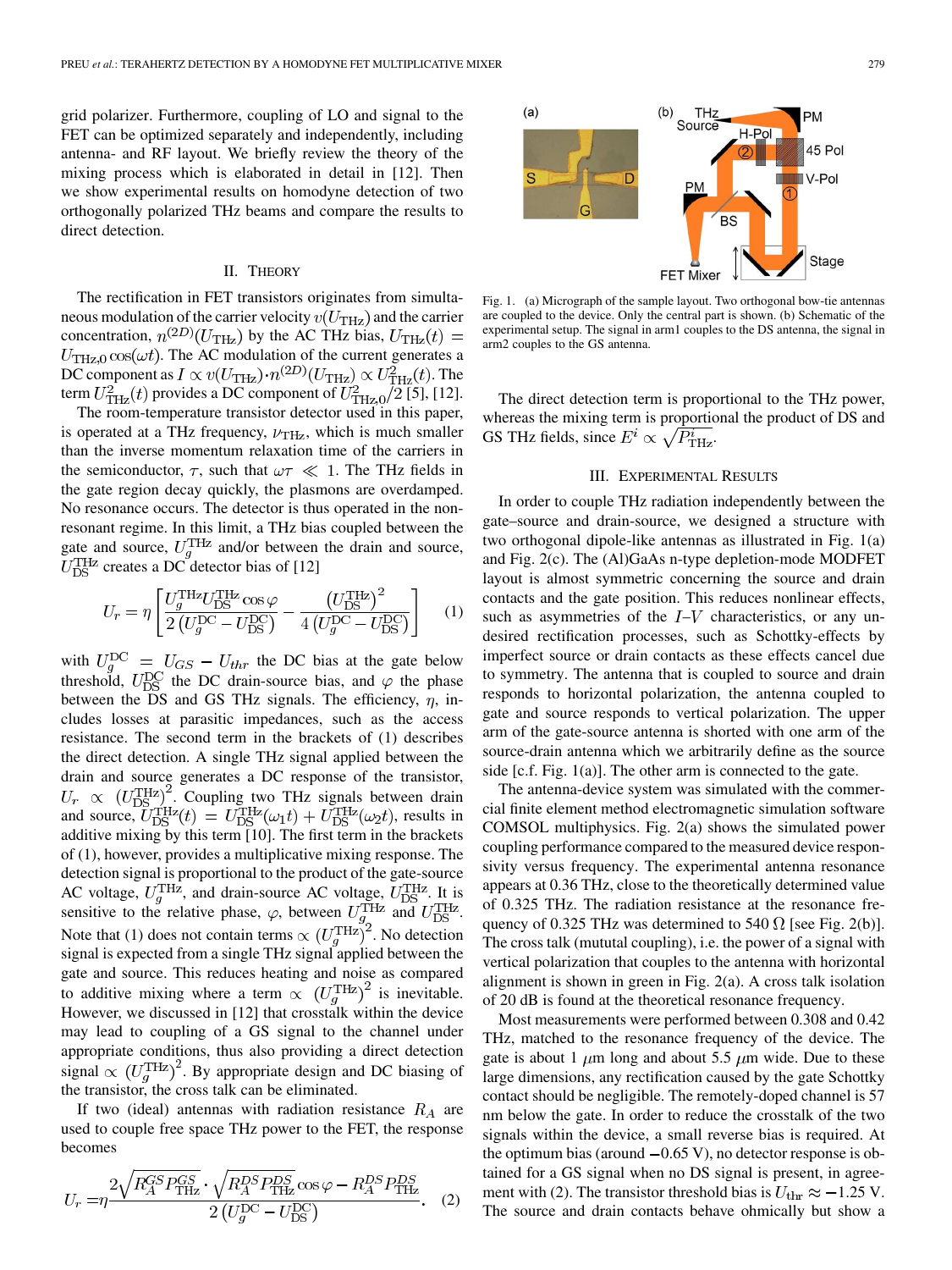

Fig. 2. (a) Measured responsivity of the device (black dots) compared to the simulated coupling efficiency of the THz power to the device (blue line with hollow squares). The simulated data are scaled to match the experimental data. The simulated cross talk is shown in green. (b) Simulated real and imaginary part of the impedance of the antenna-filter system. (c) Simulation area. The cloverleave like filter structures terminate the antenna arms.

source-drain (DC) resistance of 9.3 and 18 k $\Omega$  at  $U_{\text{GS}} = 0$  V and  $U_{\rm GS} = -0.65$  V, reflecting large access and contact resistances. The channel resistance is calculated to be 1.8  $k\Omega$  at  $U_{\rm GS} = 0$  V. We estimate an upper limit for the RC cut-off frequency  $f_{\rm RC}$  < 20 GHz [12]. An amplifier (SR560) with an amplification factor of 10 or 100 and a high-pass filter, blocking frequencies below 10 Hz is used prior to lock-in detection.

The experimental setup is shown in Fig. 1(b). The horizontally polarized THz beam generated by a frequency-multiplied microwave oscillator is equally split by a  $45^\circ$  oriented wire grid polarizer. Subsequent vertical (V-Pol) and horizontal (H-Pol) wire grids provide a horizontally polarized beam in arm1 aligned with the source-drain antenna of the device and a vertically polarized beam in arm2 for exciting the source-gate antenna. A delay stage is included in arm1. The two beams are combined by a non-polarizing beam splitter or a vertical wire grid (BS) and focused onto the sample by a parabolic mirror (PM). A hyper-hemispheric, high-resistivity silicon lens is used to enhance the coupling of the free space radiation to the device. A mechanical chopper for lock-in detection is introduced in either arm1 or arm2 or directly in front of the source.

As the beams in arm1 and arm2 are orthogonally polarized, no interference fringes should appear by tuning the stage in arm1, in contrast to a Michelson interferometer. This was confirmed with a polarization-insensitive detector. Only small oscillations were found, attributed to reflections and stray light of the highly coherent THz signal. The orthogonal polarization in the two arms allows for practically loss-free combination of the two signals by a polarizer (wire grid).

In order to be sensitive only to the mixing part described by the first term in (2), we chop ( $\nu_{ch} = 50$  Hz) the GS signal (arm2) only. This way, only  $U_q^{\text{THz}}$  is modulated (mixing mode), the direct detection response according to (2) remains unmodulated and is not detected by the lock-in. The power in the GS arm was attenuated by adding two further wire grids in the path as



Fig. 3. (a) Normalized detected signal at 0.310 THz for chopped GS power (arm2) versus angle of the center polarizer (CP) relative to outer wire grids (P) as shown in the inset. Black squares: measured field detection response of the FET for varying the GS power. Red circles: Response of a power-law detector (Thomas Keating photo-acoustic power meter). Theoretical curves are included for both cases. (b) FET detection signal at 0.373 THz versus THz power. Green circles: Mixing mode signal (GS power chopped). The detection signal is proportional to the square root of the power fed to the GS antenna. The LO power (DS signal) is  $8 \mu$ W, limited by the setup. Black squares: Direct detection signal: the DS signal (arm1) is chopped, the GS (arm2) is blocked. The FET detector shows a linear power response.

illustrated in the inset of Fig. 3(a). Fig. 3(a) clearly shows the  $\cos^2 \alpha$ -dependence of a field detector (black squares). As the mixing term in (2) depends on the product of  $U_q^{\text{THz}}$  and  $U_{\text{DS}}^{\text{THz}}$ , a similar curve is obtained if the power in arm  $\left(\propto (U_{DS}^{\text{THz}})^2\right)$  is altered, although this beam is not modulated. In particular, the detected signal vanishes by blocking the power in either DS- or GS arm as expected from (2). In this "mixing" mode, the FET mixes a (strong) local oscillator (LO) DS signal with the GS signal. As a control, we repeated the measurement with a polarization-insensitive Thomas Keating detector. This shows the expected  $\cos^4 \alpha$  dependence of a power detector when varying the GS power, as illustrated in Fig. 3(a), circles. The setup can also be used to drive the FET as direct power detector by blocking the GS signal and chopping the DS signal, i.e. modulating  $U_{DS}^{THz}$ only (direct detection mode). In that case, the transistor provides a read-out signal as  $\cos^4 \alpha$  for the same attenuation setup in the DS arm (arm1) as expected for a power detector.

Similar measurements of both the mixing term and direct detection at 0.373 THz versus power are shown in Fig. 3(b). In the mixing mode, the detector response is  $\propto \sqrt{P_{\rm GS}}$ , there is no linear contribution  $\propto P_{\rm GS}$ . This clearly shows that the cross talk of GS power to the channel was eliminated by an appropriate device structure and DC gate bias. Using the maximum available LO power of 8  $\mu$ W, a noise floor of 120 pW at 0.125 Hz lock-in bandwidth is achieved in the mixing mode. The direct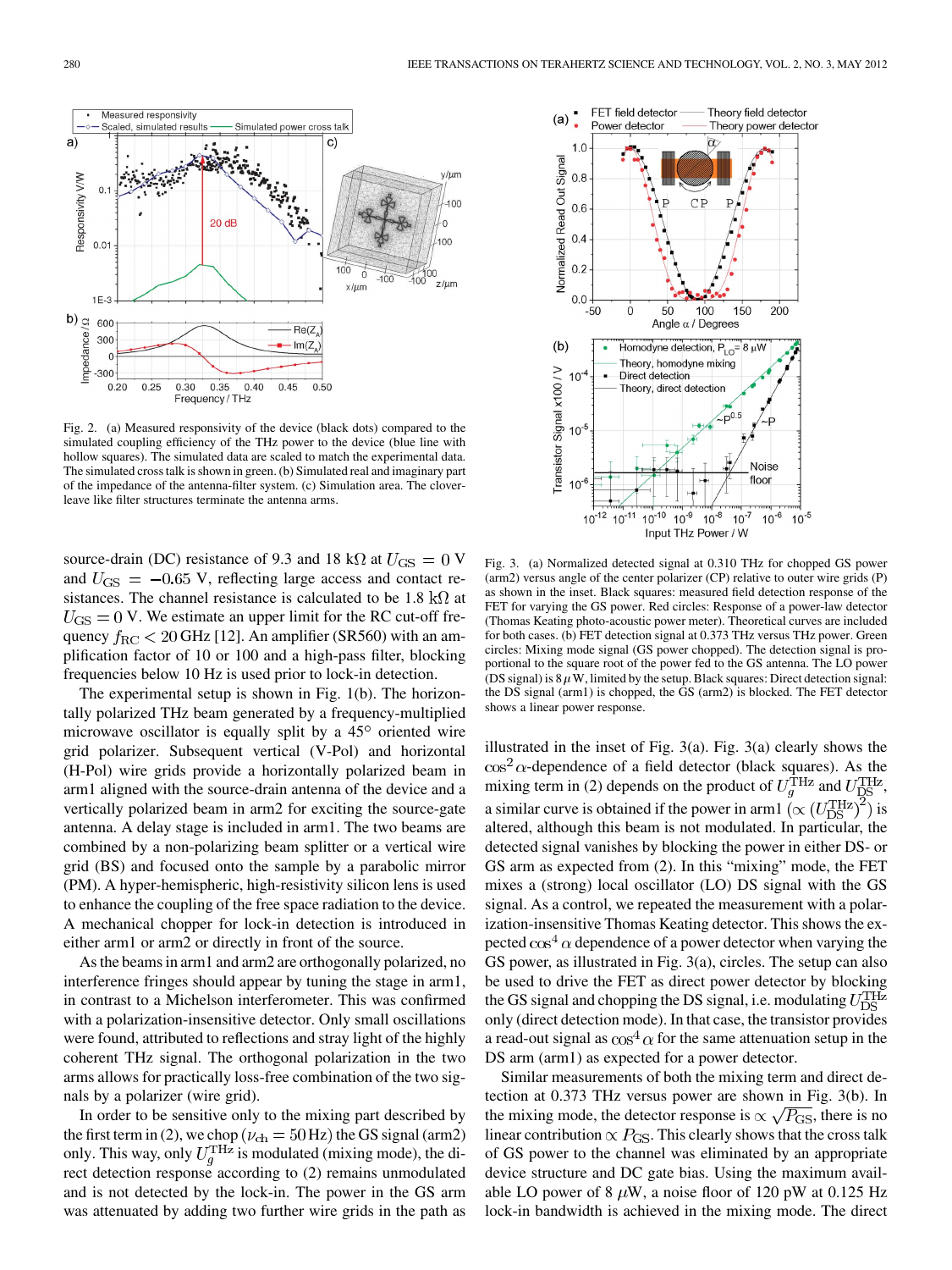detection signal is proportional to the DS power, as expected from the direct detection term in (2). The noise floor for direct detection is 44 nW, 360 times higher than the mixing detection at these settings. From the values presented above, the mixing NEP is about 0.96 nW/Hz and the direct detection NEP is about  $130 \text{ nW}/\sqrt{\text{Hz}}$ . This relatively large noise floor is due to the lack of impedance matching of antenna and sample and the relatively high (DC) resistance of the sample of 18 k $\Omega$ , mainly caused by a high access resistance. This causes a thermal noise amplitude of an estimated  $U_N / \Re = 42 \text{ nW} / \sqrt{\text{Hz}}$  for direct detection and 0.11 nW/Hz for mixing with  $P_{LO} = 8 \mu W$  for this detector, where  $U_N$  is the thermal voltage noise and  $\Re \approx 0.4 \text{ V/W}$  is the responsivity of the detector. The theoretical value for direct detection is only a factor 3 smaller than the measured value of 130  $nW / \sqrt{Hz}$ . Additional noise could have originated from drifts of the gate bias of the device and stray noise received by the detector from other noise sources, such as power supplies and such alike. The mixing noise scales as the square of the direct detection noise. A factor of 3 higher noise floor for direct detection results in a factor of  $3^2 = 9$  higher noise floor for mixing, providing an NEP =  $9 \times 0.11$  nW/Hz = 0.99 nW/Hz. This is very close to the experimental value of 0.96 nW/Hz. The noise floors for direct detection and mixing are in good agreement.

This first generation device had not been optimized for impedance matching and shows a very high access resistance. For an ideal device, the coupling efficiency can theoretically reach  $(1-30\%) \times 50\% = 35\%$ , since 30% of the power is reflected by the silicon lens and 50% of the power is transmitted to the load for the impedance matched case. The simulated coupling efficiency for a device resistance of 10  $k\Omega$ , similar to the experimental value, is only 5.6% due to impedance mismatch. The direct detection results shown here can be improved by a factor of 6.25 simply by lowering the device resistance for impedance matching of antenna and device. A lower device resistance also results in lower thermal noise since the (direct detection) noise power is proportional to  $\sqrt{R}$ . For the impedance matched case of  $R = R_A = 540 \Omega$ , the direct detection noise would be lowered by a factor of 4.4, providing a total improvement of the NEP by a factor of  $6.25 \times 4.4 = 28$ for direct detection, and a factor of 750 for mixing. A substantial part of the RF power is also lost at the relatively large access resistance of the device. For further improvement of the NEP, the intrinsic responsivity of the detector element can be significantly improved by careful optimization of the device parameters, such as larger channel doping, smaller channel depth and optimized device geometry [12]. As the device architecture is -on principle- similar to other antenna coupled FET rectifiers and mixers, an optimized multiplicative mixer should be able to provide similar NEPs than those mentioned in the literature [11]. With the design presented in this paper, however, LO and M can be combined loss-free improving the device performance. The values presented in the literature did not yet reach any theoretical limit. In [12], we estimate ideal direct detection noise floors in the sub  $- pW / \sqrt{Hz}$  and mixing noise floors in the sub–aW/Hz range for LO powers around 1  $\mu$ W, however, assuming that thermal noise is the dominant noise term. Thus, FET mixers can be competitive to state-of-the-art Schottky diodes.



Fig. 4. Deconvoluted bias generated by the FET detector for chopped GS signal versus delay of the DS signal. Except a small offset, the response agrees well with the  $\cos \varphi$ -dependence described by term 1 in (2). To exclude artifacts, the green circles show the same measurement with the DS beam chopped and the GS beam blocked (direct detection mode of the DS signal).

A mixer allows for measuring both field amplitude, as shown in Fig. 3(b), and phase, as illustrated in Fig. 4. To verify the phase sensitive detection, the delay,  $\Delta s$ , of the DS arm was varied by the stage in arm1, while the GS signal in arm2 was chopped (mixing mode). Taking both the lock-in phase and amplitude into account, we can reconstruct the bias generated by the rectification process. The phase,  $\varphi = 2\pi \Delta s / \lambda$ , is introduced between DS (arm1) and GS (arm2) by tuning the delay stage. The read out signal was found to be proportional to  $\cos \varphi$ , as expected from (2). To exclude artifacts, the measurement was repeated with a photo-acoustic power law detector and with the FET in the direct detection mode, where the FET only receives the signal in the delayed arm. In both cases, only a slight oscillation of the detected signal was found, attributed to reflections of the highly coherent CW signal within the setup.

Phase-sensitive detection, as illustrated in Fig. 4, is important for (continuous-wave) distance determination and 3D image reconstruction [13], as the phase provides depth information. Orthogonally polarized local oscillator and measurement signals, as shown here, allow for simple diplexing of both beams, for instance with a wire grid.

The FET can also be operated in a heterodyne detection mode by feeding signals with a slightly different intermediate frequency (IF),  $\Delta \nu_{\text{IF}}$ , to source-drain  $(\nu_{\text{THz}})$  and gate-source ( $\nu_{\text{THz}} + \Delta \nu_{\text{IF}}$ ), resulting in a time-dependent phase  $\varphi(t) = 2\pi \Delta \nu_{\text{IF}} t$ . A large value for  $\Delta \nu_{\text{IF}}$  suppresses contributions from  $1/f$ -noise of the FET and amplification circuit.

## IV. CONCLUSION

In conclusion, we presented experimental results for multiplicative mixing at THz frequencies in a MODFET. We demonstrated mixing of two orthogonally polarized THz beams in a homodyne detection mode by coupling the signals to an orthogonal set of drain–source and gate-source antennas. Despite a fairly high device impedance and no impedance matching to the antenna, we achieved 960 pW/Hz NEP. The mixer detects both field amplitude and relative phase between the two beams. Improvement of the design, such as impedance matching of the antenna to the device and a reduction of losses caused by a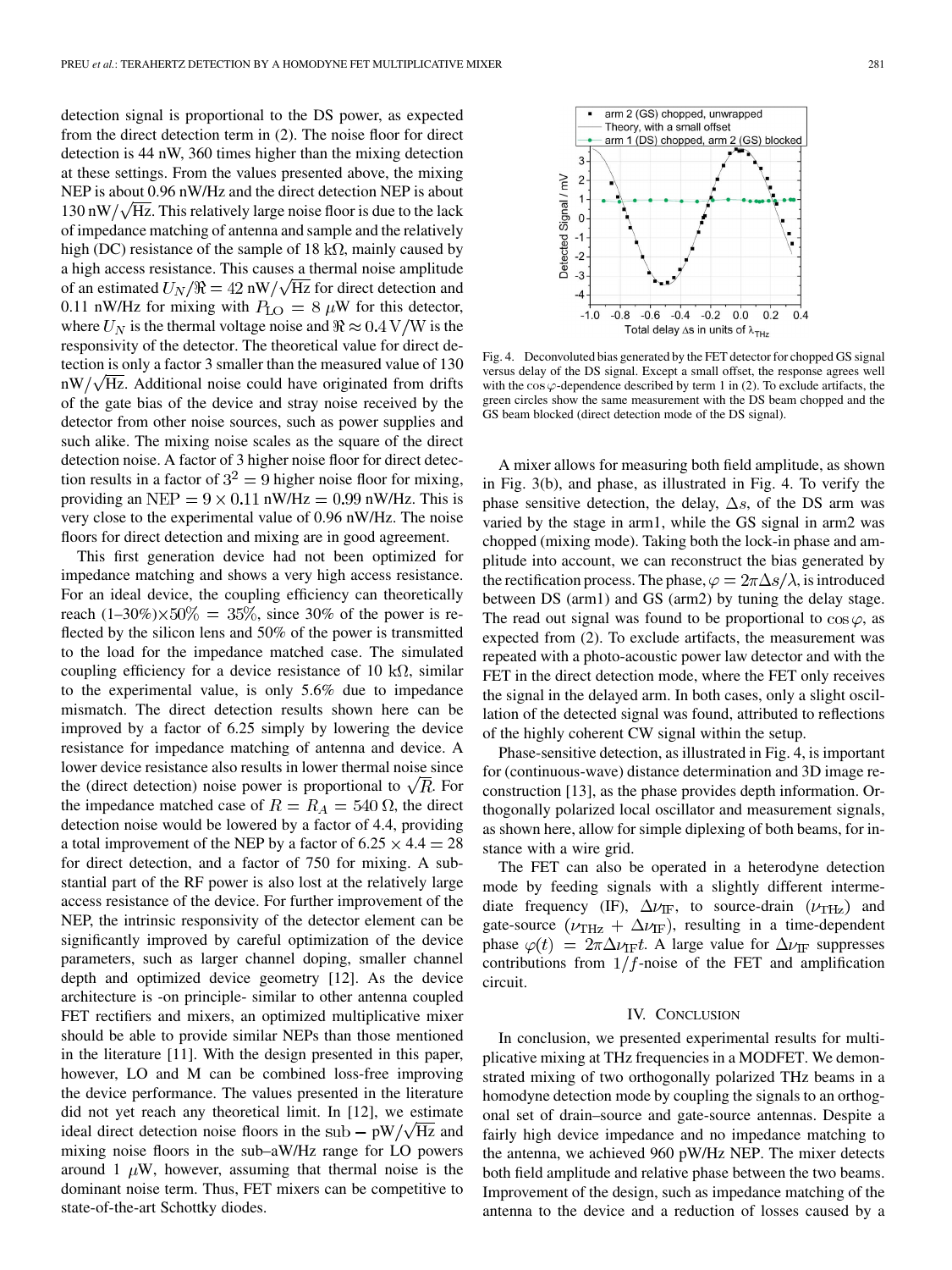large access resistance should allow the reduction of the noise floor and strongly improve the responsivity to values competitive with Schottky diodes. As LO signal and measurement signal are orthogonally polarized, loss-free combination of LO and measurement beams by a wire grid was demonstrated.

#### **REFERENCES**

- [1] B. Karasik, D. Olaya, J. Wei, S. Pereverzev, M. Gershenson, J. Kawamura, W. McGrath, and A. Sergeev, "Record-low NEP in hot-electron titanium nanobolometers," *IEEE Trans. Appl. Supercond.*, vol. 17, no. 2, pt. 1, pp. 293–297, Jun. 2007.
- [2] A. Luukanen and J. P. Pekola, "A superconducting antenna-coupled hot-spot microbolometer," *Appl. Phys. Lett.*, vol. 82, pp. 3970–3972, 2003.
- [3] C. Sydlo, O. Cojocari, D. Schönherr, T. Goebel, P. Meissner, and H. Hartnagel, "Fast THz detectors based on InGaAs Schottky diodes," *Frequenz*, vol. 62, no. 5–6, pp. 107–110, 2008.
- [4] E. Brown, A. C. Young, J. D. Z. J. E. Bjarnason, and A. C. Gossard, "Millimeter and sub-millimeter wave performance of an eras: InGaAs Schottky diode coupled to a single turn square spiral," *Int. J. High Speed Electron.*, vol. 17, no. 2, pp. 383–394, 2007.
- [5] D. Veksler, F. Teppe, A. P. Dmitriev, V. Y. Kachorovskii, W. Knap, and M. S. Shur, "Detection of terahertz radiation in gated two-dimensional structures governed by dc current," *Phys. Rev. B*, vol. 73, p. 125328, 2006.
- [6] D. Coquillat, S. Nadar, F. Teppe, N. Dyakonova, S. Boubanga-Tombet, W. Knap, T. Nishimura, T. Otsuji, Y. M. Meziani, G. M. Tsymbalov, and V. V. Popov, "Room temperature detection of sub-terahertz radiation in double-grating-gate transistors," *Opt. Express*, vol. 18, no. 6, pp. 6024–6032, 2010.
- [7] G. C. Dyer, S. Preu, G. R. Aizin, J. Mikalopas, A. D. Grine, J. L. Reno, J. M. Hensley, N. Q. Vinh, A. C. Gossard, M. S. Sherwin, S. J. Allen, and E. A. Shaner, "Enhanced performance of resonant sub-terahertz detection in a plasmonic cavity," *Appl. Phys. Lett.*, vol. 100, p. 083506, 2012.
- [8] A. Lisauskas, U. Pfeiffer, E. Ojefors, P. H. Bolivar, D. Glaab, and H. G. Roskos, "Rational design of high-responsivity detectors of terahertz radiation based on distributed self-mixing in silicon field-effect transistors," *J. Appl. Phys.*, vol. 105, no. 11, p. 114511, 2009.
- [9] R. Tauk, F. Teppe, S. Boubanga, D. Coquillat, W. Knap, Y. M. Meziani, C. Gallon, F. Boeuf, T. Skotnicki, C. Fenouillet-Beranger, D. K. Maude, S. Rumyantsev, and M. S. Shur, "Plasma wave detection of terahertz radiation by silicon field effects transistors: Responsivity and noise equivalent power," *Appl. Phys. Lett.*, vol. 89, no. 25, p. 253511, 2006.
- [10] B. Gershgorin, V. Kachorovskii, Y. Lvov, and M. Shur, "Field effect transistor as heterodyne terahertz detector," *Electron. Lett.*, vol. 44, no. 17, pp. 1036–1037, 2008.
- [11] D. Glaab, S. Boppel, A. Lisauskas, U. Pfeiffer, E. Ojefors, and H. G. Roskos, "Terahertz heterodyne detection with silicon field-effect transistors," *Appl. Phys. Lett.*, vol. 96, no. 4, p. 042106, 2010.
- [12] S. Preu, S. Kim, R. Verma, P. G. Burke, M. S. Sherwin, and A. C. Gossard, "An improved model for non-resonant terahertz detection in field effect transistors," *J. Appl. Phys.*, vol. 111, no. 2, p. 024502, 2012.
- [13] K. J. Siebert, H. Quast, R. Leonhardt, T. Löffler, M. Thomson, T. Bauer, H. G. Roskos, and S. Czasch, "Continuous-wave all-optoelectronic terahertz imaging," *Appl. Phys. Lett.*, vol. 80, no. 16, pp. 3003–3005, 2002.



**Sascha Preu** received the Diploma degree and the Ph.D. degree in physics (*summa cum laude*) from the Univ. of Erlangen-Nuremberg, Erlangen, Germany, in 2005 and 2009, respectively.

From 2004 to 2010, he was with the Max Planck Institute for the Science of Light, Erlangen, Germany. During 2010–2011, he worked at the Materials and Physics Department, University of Santa Barbara, CA. Currently, he is at the Chair of Applied Physics, University Erlangen-Nuremberg,

Erlangen, Germany. His research interests focus on the development of semiconductor-based THz sources and detectors. He also works on applications of THz radiation, in particular the characterization of novel THz optics and materials such as whispering gallery mode resonators and graphene.



**Sangwoo Kim** received the B.S. degree in physics from Korea University, Seoul, South Korea, in 2000, and the M.S. and Ph.D. degrees in physics from the University of California, Santa Barbara, in 2005 and 2009, respectively.

He is a member of the Staff Scientists at Tanner Research, Inc., Monrovia, CA, since 2009, where he is involved in the development of plasmonic infrared detectors and terahertz mixers.



**Ravi Verma** received the B.Tech. degree in metallurgical engineering from Indian Institute of Technology (IIT), Kharagpur, India, in 1990, and the Ph.D. degree in materials science from Virginia Tech, Blacksburg, in 1994.

From 1994 to 1996, he was a Post-Doctoral scholar at Virginia Tech with extensive commitments at DuPont Central Research & Development. From 1996 to 1999, he was a Post-Doctoral Scholar at the California Institute of Technology (Caltech), Pasadena. He was employed as a Senior Scientist

at Tanner Research from May 2001 to May 2011. Since June 2011, he is the CEO and founder of Spectral Platforms, which is developing rapid diagnostics tools for infectious diseases. He is currently with Spectral Platforms Inc., La Canada, CA.



**Peter G. Burke** received the B.S. degree in Materials Science and Engineering at Lehigh University, Philadelphia, PA, in 2008. He is currently working toward the Ph.D. degree in Materials Science Department, University of California, Santa Barbara, under the guidance of A. C. Gossard and J. E. Bowers.

His research covers the growth (by molecular beam epitaxy), characterization, and electronic measurement of thin film III-V semiconductors for thermoelectric applications.



**Nguyen Quang Vinh** received the M.Sc. degree from the Institute of Physics, Hanoi, Vietnam, in 1999 and the Ph.D. degree in physics from the University of Amsterdam, Amsterdam, The Netherlands, in 2004.

He is presently with the Institute for Terahertz Science and Technology, Department of Physics, University of California, Santa Barbara. Previously, he was a Senior United Kingdom Facility Scientist with the Dutch Free-Electron Laser for Infrared Experiment (FELIX), FOM Institute for Plasma Physics Rijnhuizen, The Netherlands. His research

interests include the optoelectronic materials for optical interconnect; terahertz coherent control for quantum information processing; ultra-fast dynamics of intersubband transitions in quantum systems; dynamics of hydration shell and biomolecules/ions in liquid water by the terahertz spectroscopy for its biological functions.